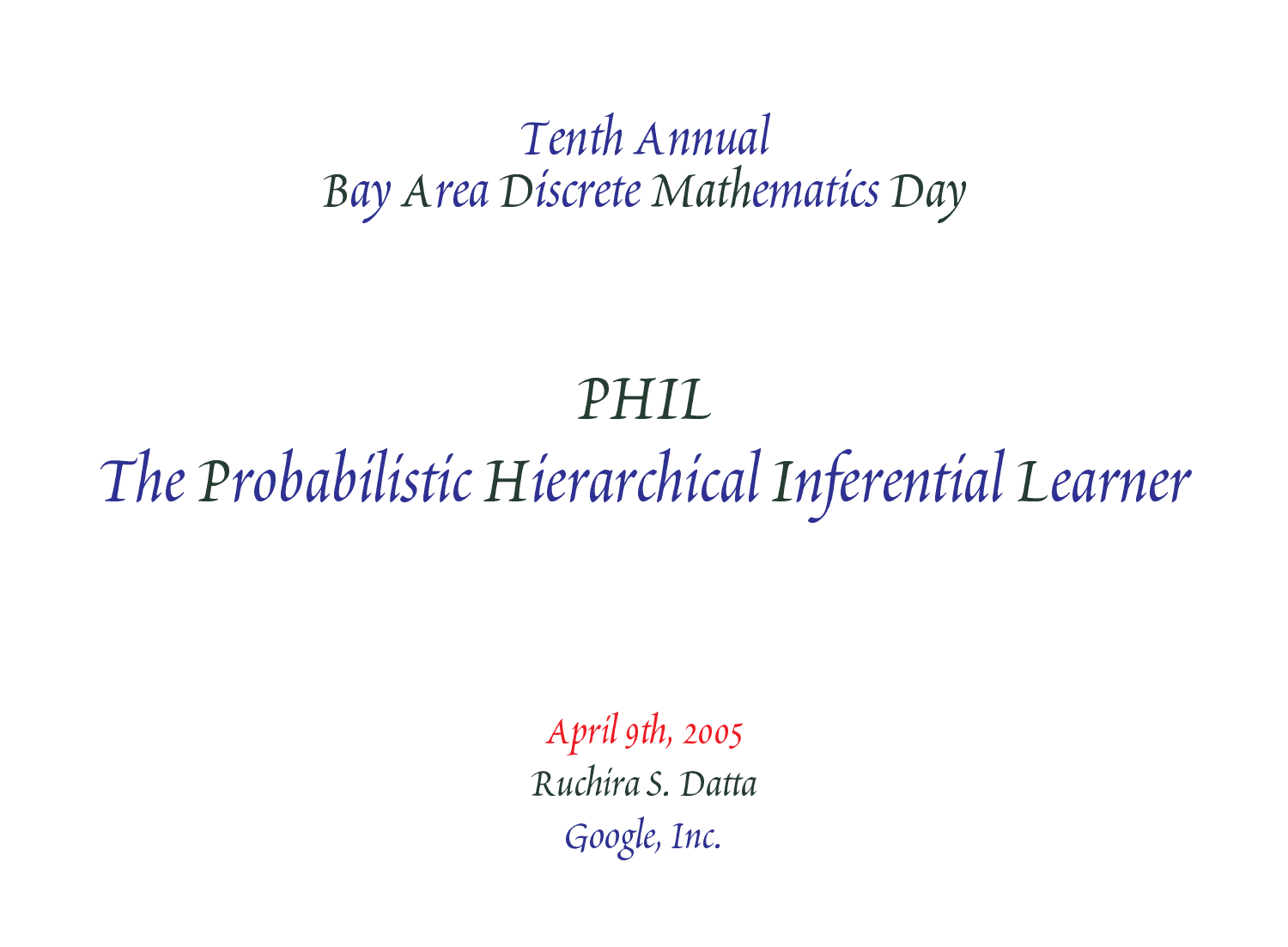Acknowledgements

PHIL was invented by Georges Harik and Noam Shazeer of Google, Inc.

US Patent Application 0040068697

Search for [Georges Harik Noam Shazeer]

Includes everything in this talk, and much more!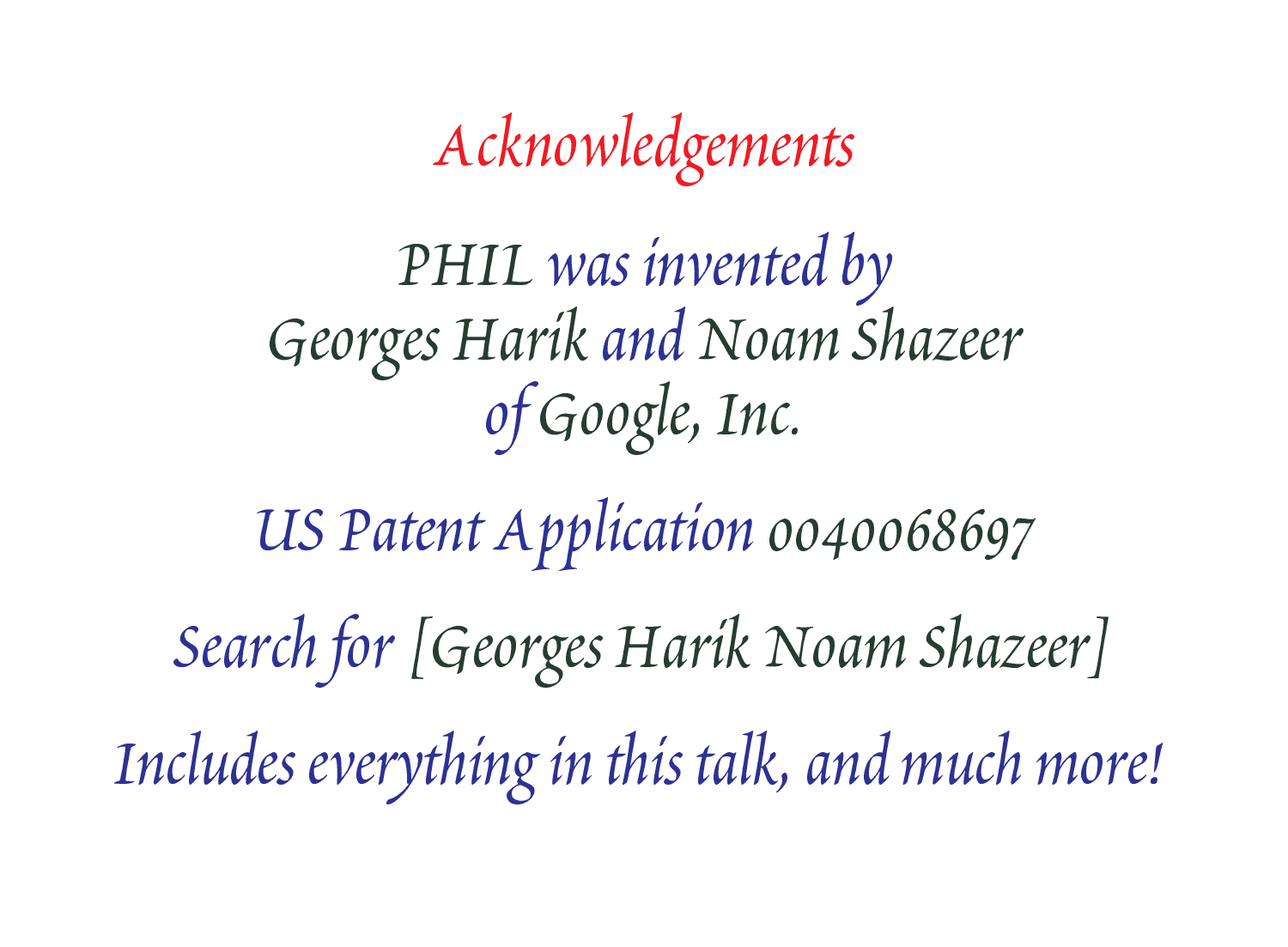Understanding The Meaning of Text

A text is a bag of words, such as a webpage.

The person who created the text had certain concepts in mind.

To understand the meaning of the text, we want to model the concepts.

Model them by their effects: when one thinks of a concept, one

- writes some words
- thinks of other concepts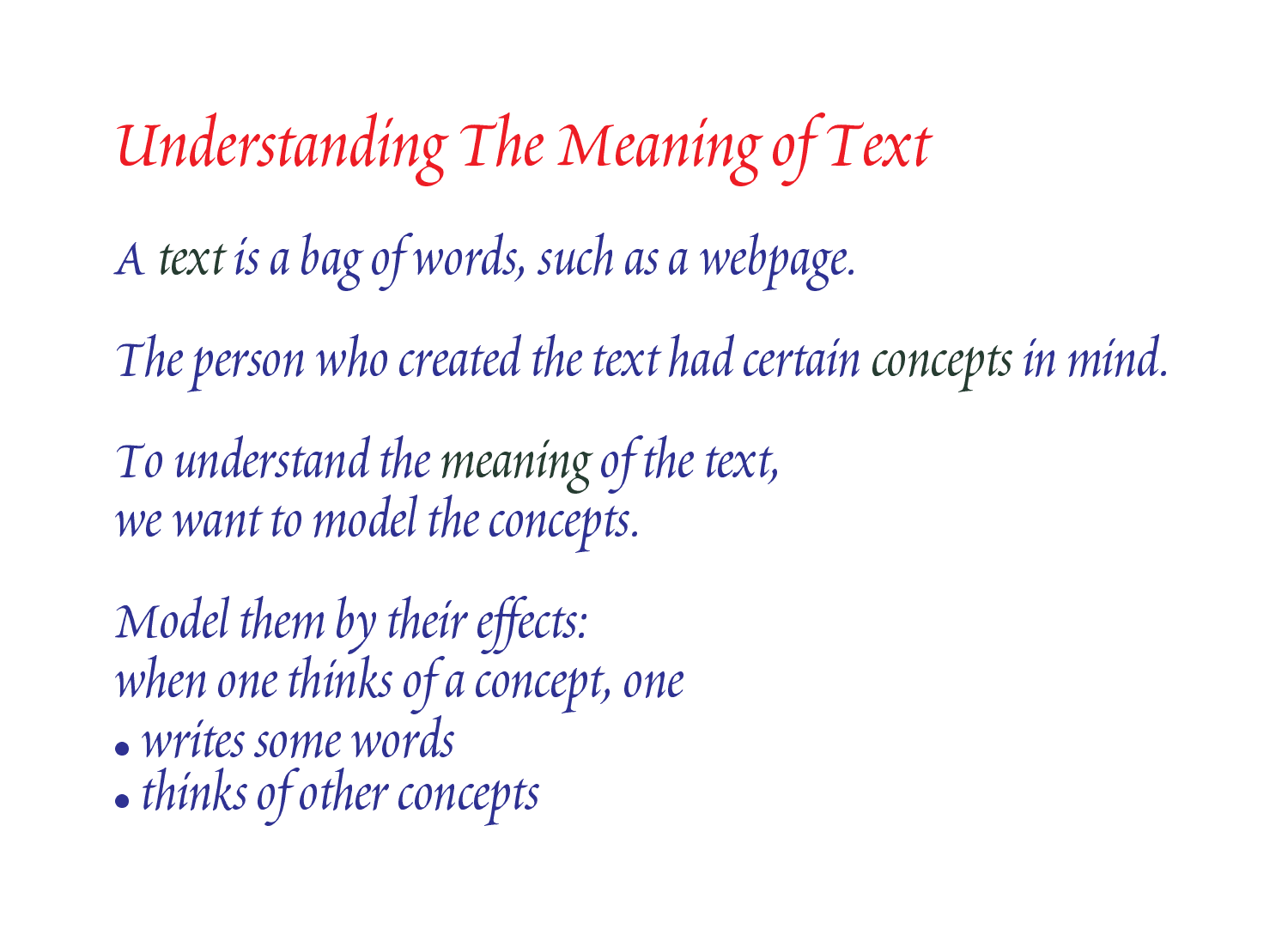## Phil Network

A Phil network is a directed acyclic graph, oriented from top to bottom, with weighted edges.

At the top is a single node, the universal concept.

At the bottom are the leaves or terminals, which represent either words, or non-compositional compounds such as "new york" or "san francisco".

In between are other nodes representing concepts or clusters.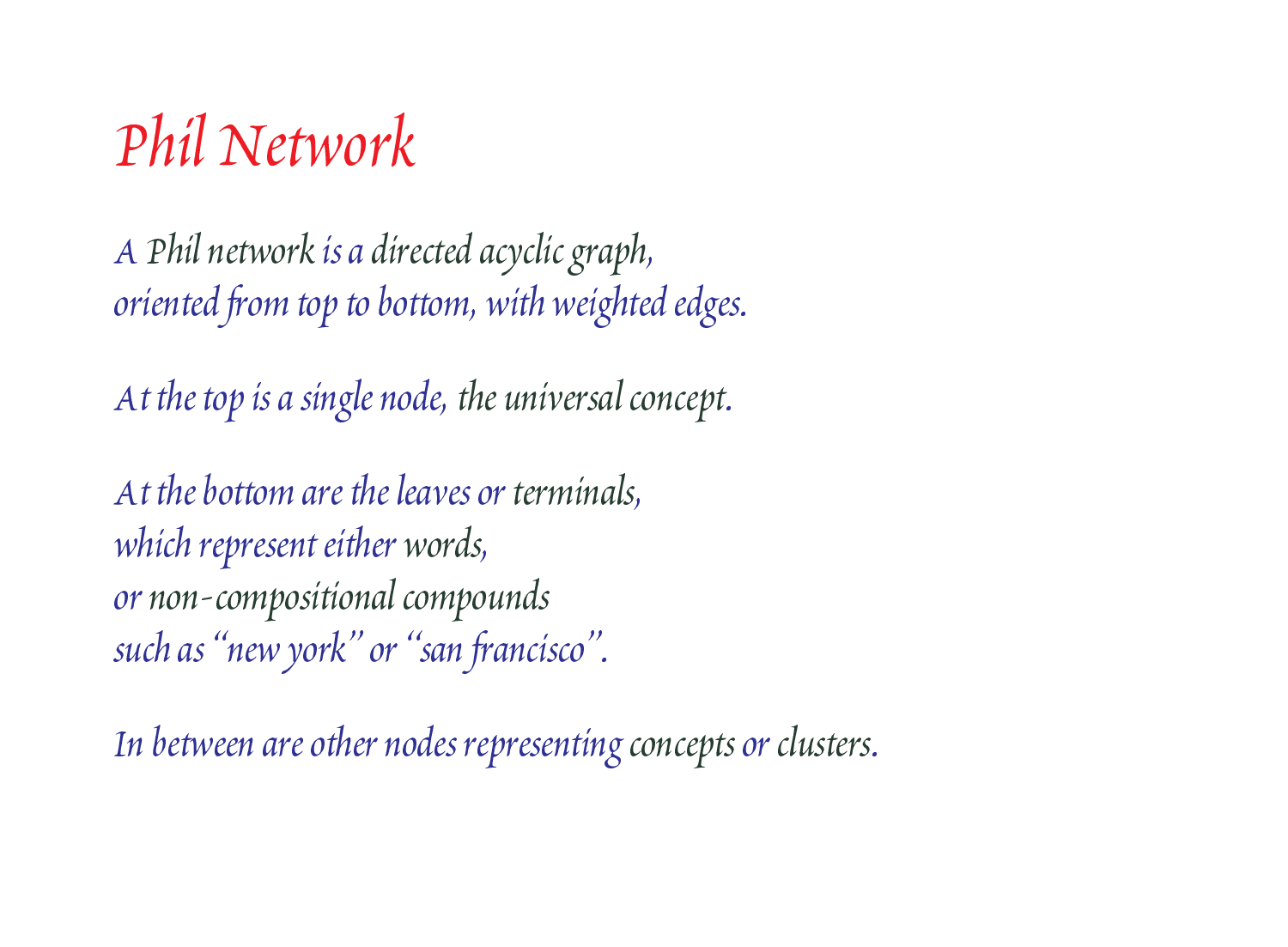## Example of a Phil Network

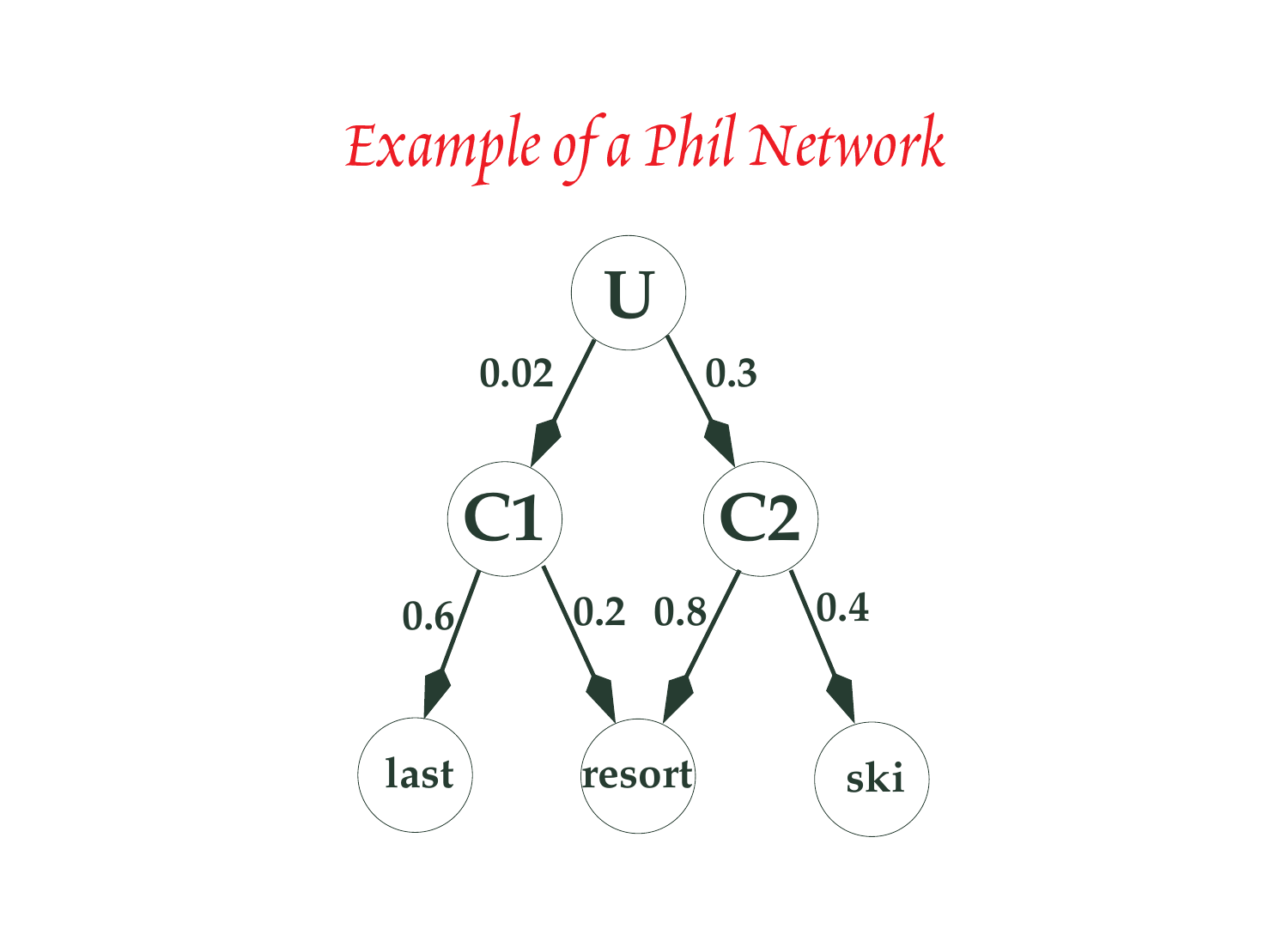## A Generative Model of Text

We can execute a Phil network to generate some text.

We always begin by firing or activating the universal node.

We throw dice to determine whether to fire other nodes.

The chance that a node will fire depends on the activation of its parent nodes and the weights of the links from its activated parents.

When a terminal fires, the corresponding word or compound occurs in the text.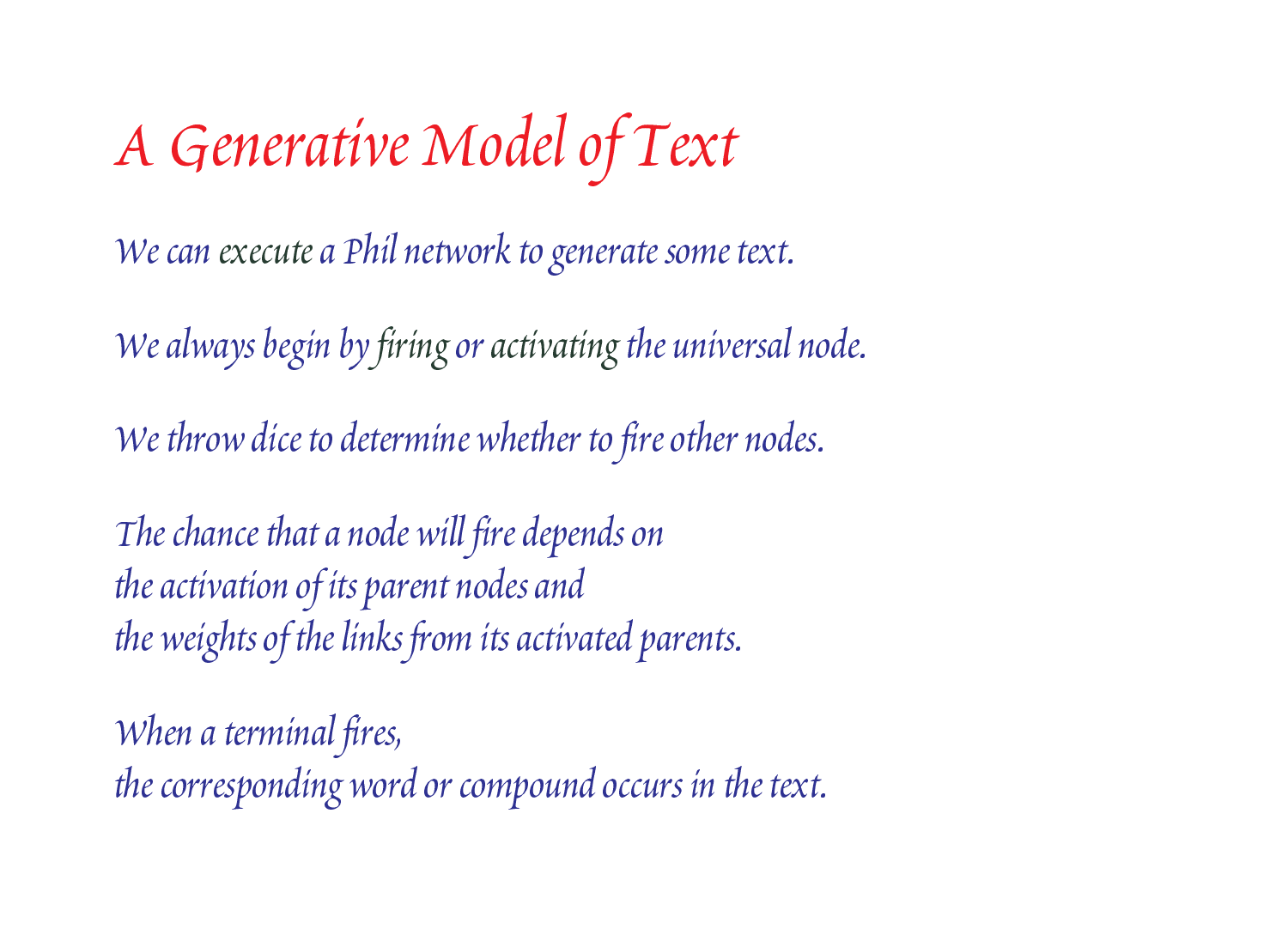#### How To Generate A Ski Resort

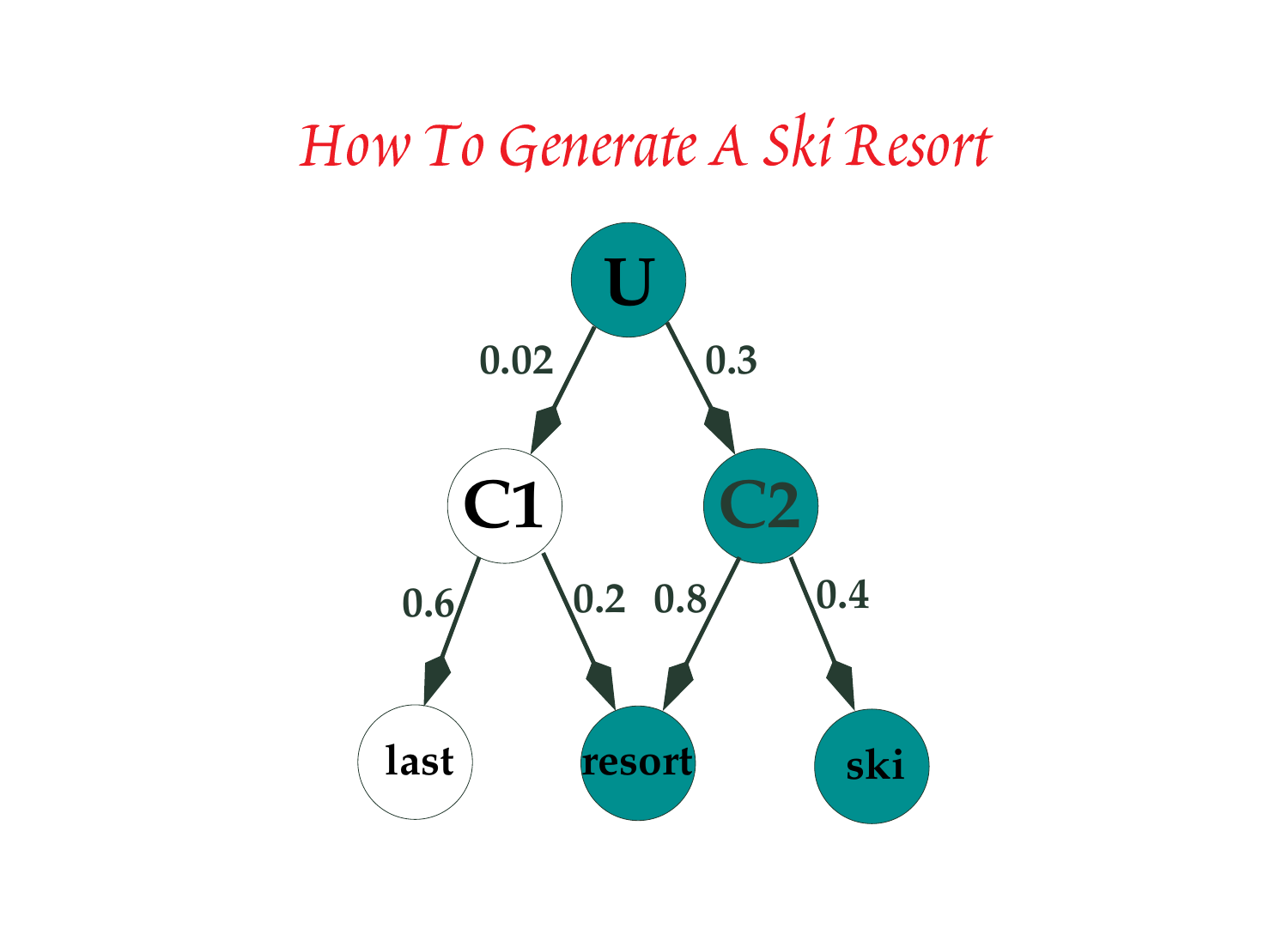#### What Can We Do With Phil?

We can compare the concepts occurring in queries, documents, and ads.

We can compare the concepts between two documents, and form a distance metric for clustering similar documents.

For a query with ambiguous meaning, we can present results corresponding to the alternate meanings, in proportion to their likelihood.

We can use the concepts as features in order to classify texts.

We can guess whether words are misspellings of each other based on the concepts they induce.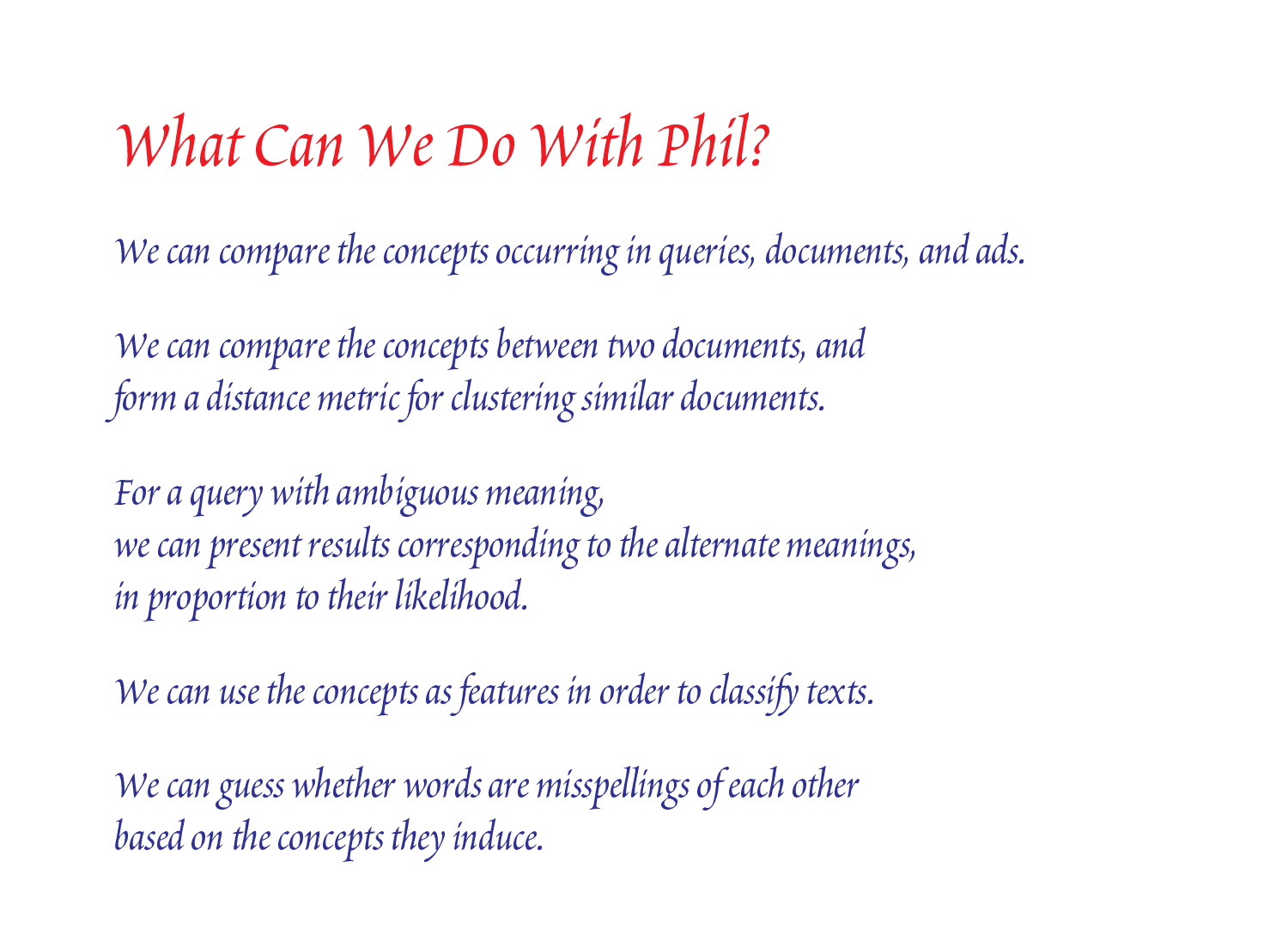## The Problem of Document Length

Suppose we had a concept for countries of the European Union.

Suppose when this concept is active, it activates any country with probabililty 1/25.

Then texts with more countries become more and more improbable.

A list of all the countries becomes almost impossible.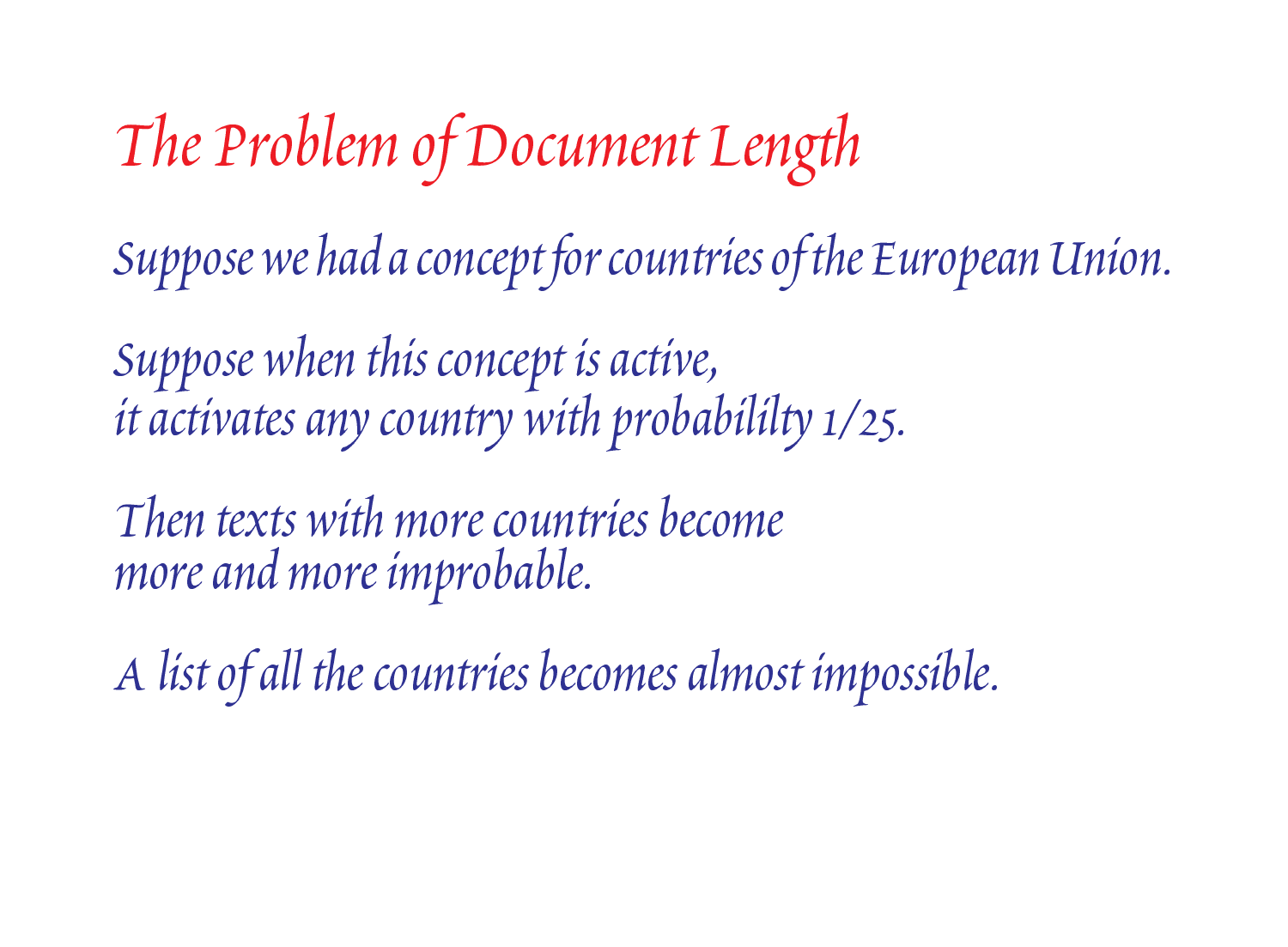#### The Solution

During execution, we pick an activation level for each cluster.

The probability that a link of weight  $W$ , leading from a concept C with activation level  $A \geq 1$ to a terminal T, will cause  $T$  to fire is:

$$
1-\frac{1}{e^{AW}}
$$

Increasing the activation level lets us generate longer texts.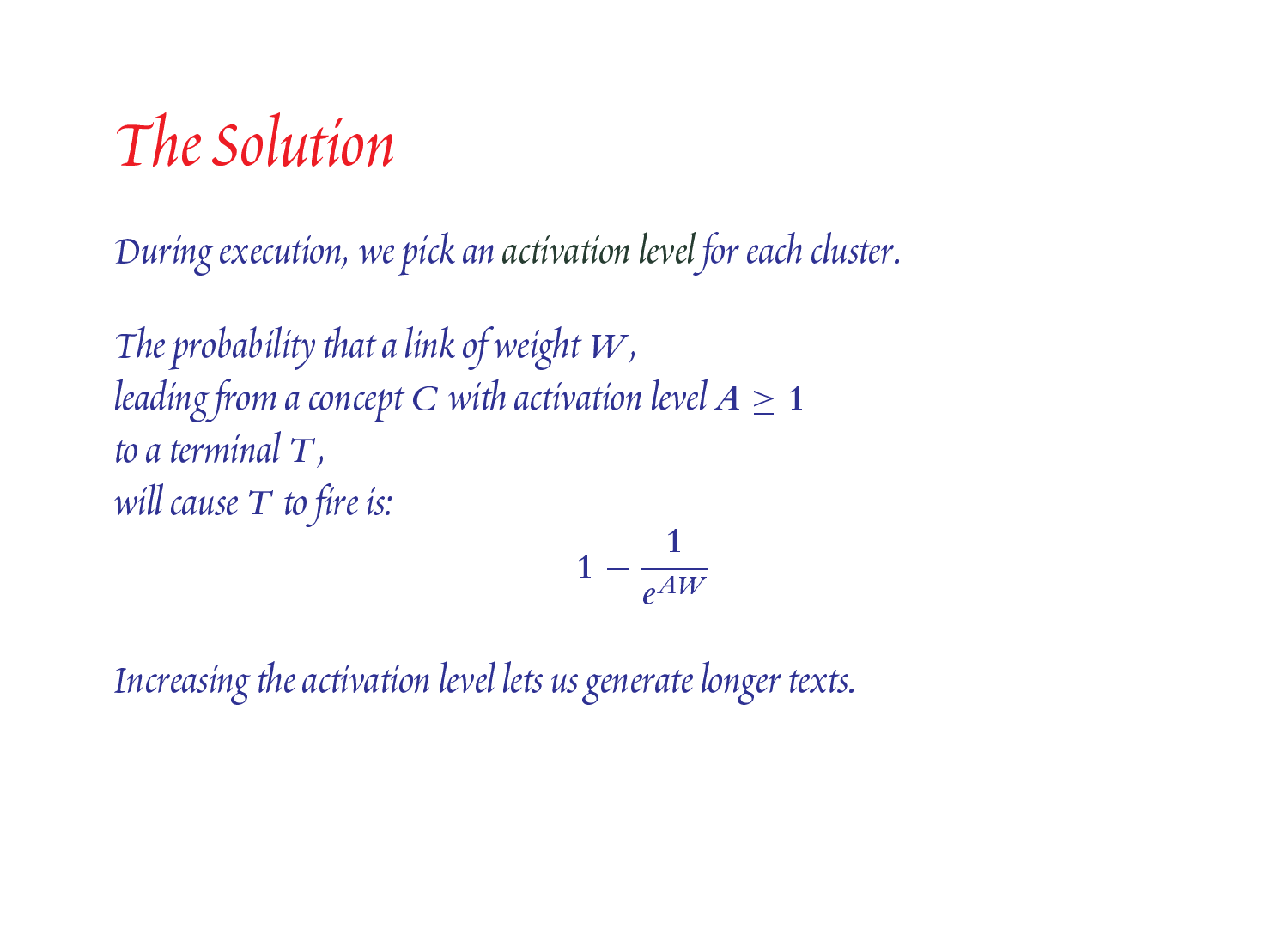#### Noisy-Or Bayesian Networks

Nodes in a Phil network are fired independently by each parent.

The probability that a node is not fired is the product of the probabilities that each parent does not fire it.

The node uses "noisy-or" to combine the link activations from each parent.



The probability that N is fired is  $1 - e^{-(A_1 W_1 + A_2 W_2)}$ .

A Phil network is a Bayesian network with noisy-or combinations.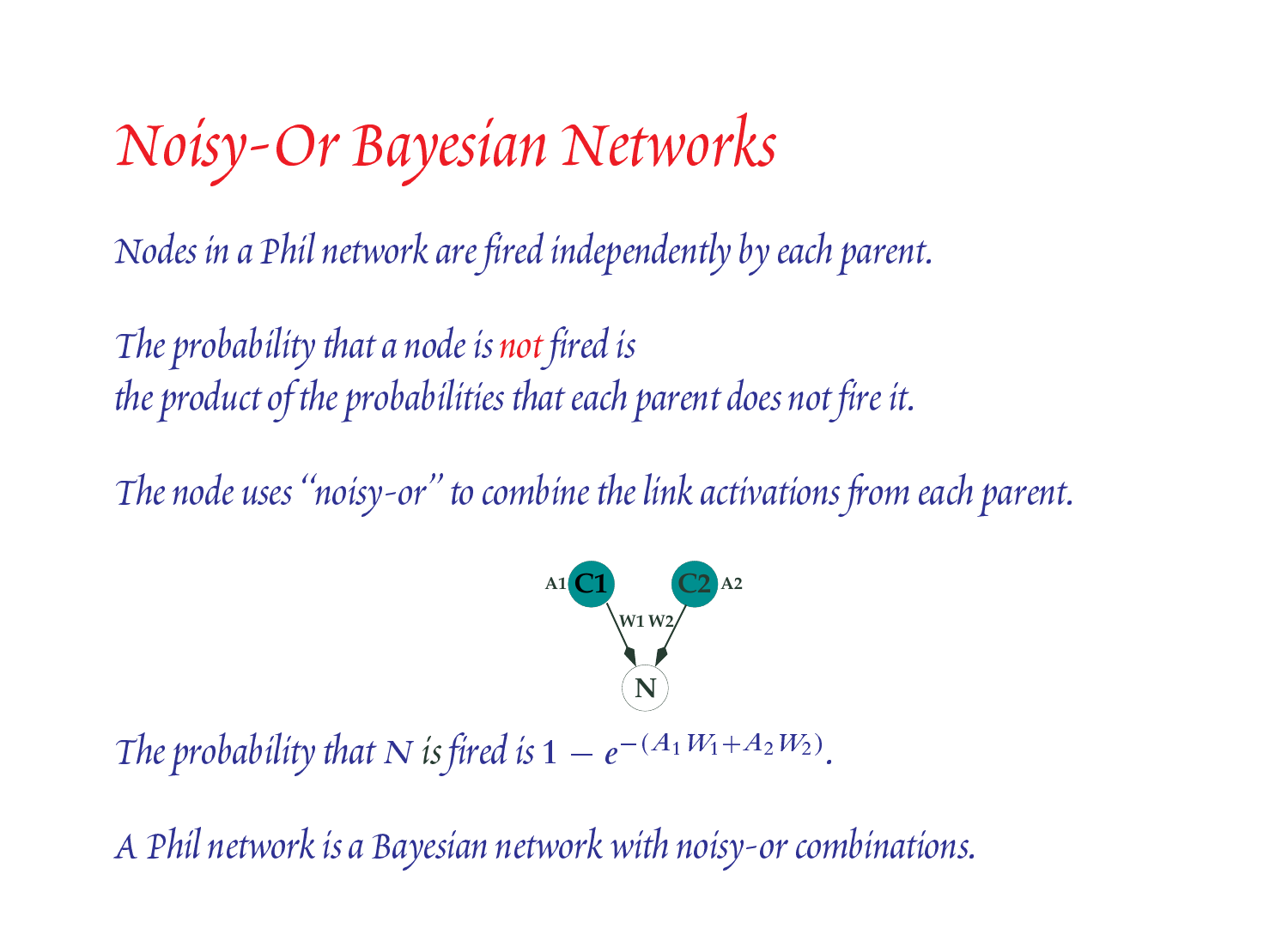# Inference Using Loopy Belief Propagation

Given a text (a set of terminals), how do we infer the concepts?

Send down messages from parent to child, stating our belief in parent due to everything but messages from child.

Then child updates belief in itself, according to link activation from parent.

Send up messages from child to parent, stating the belief in the child due to everything but messages from the parent.

Then the parent updates its prior belief in itself, according to Bayes's rule:

 $P(A|B) = P(B|A)P(A)$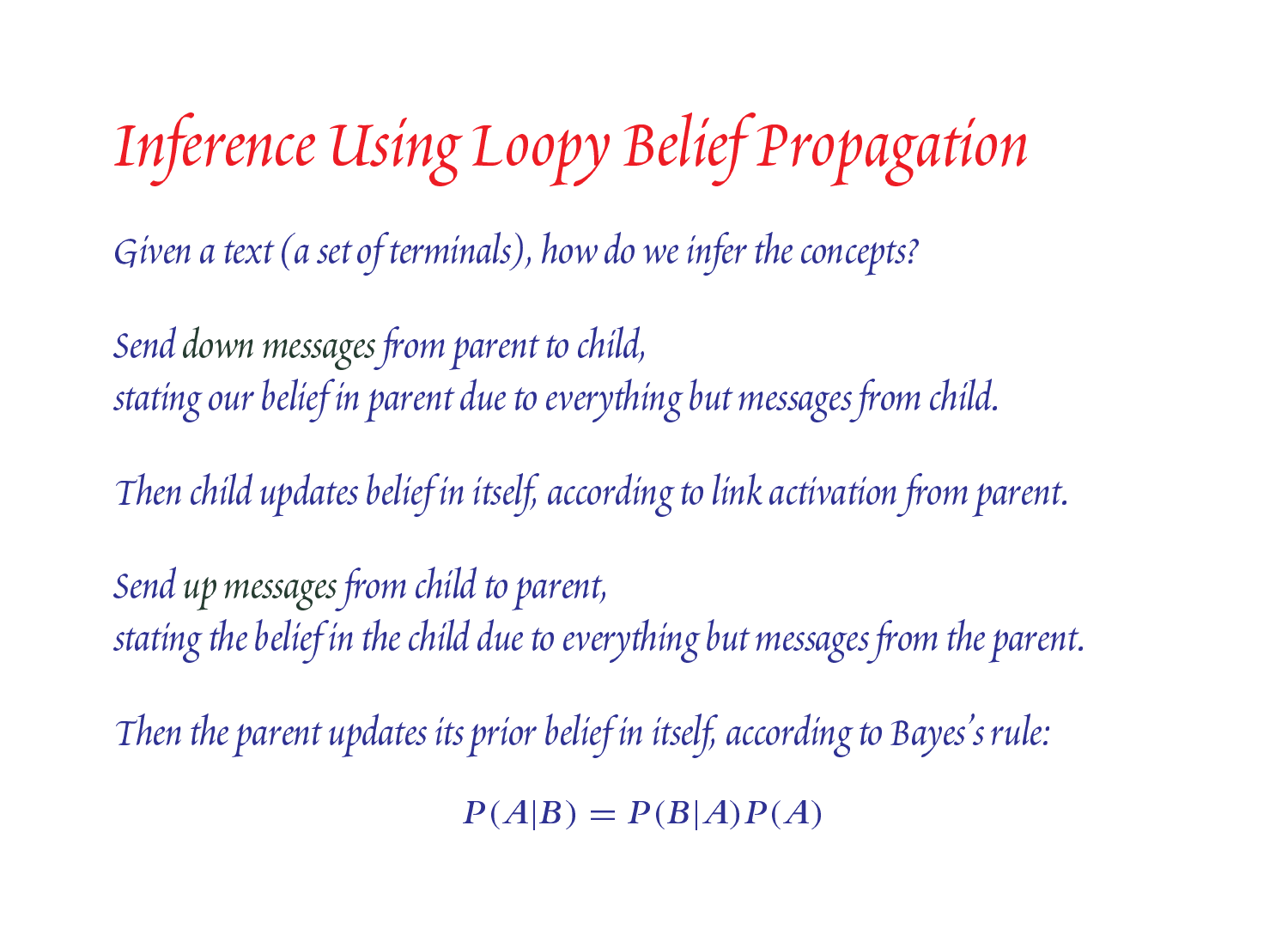## Learning The Phil Model

A single text can be explained by a single concept which links exactly to the terminals occurring in the text.

We learn the Phil model from a large number of training texts. For each text, we replicate the whole Phil model into a local network.

Then we introduce global nodes. A single global node points to corresponding links in each of the local networks.

We run inference using loopy belief propagation on the big network, to determine whether each link should exist.

We solve a one-dimensional optimization problem to find the best link weight.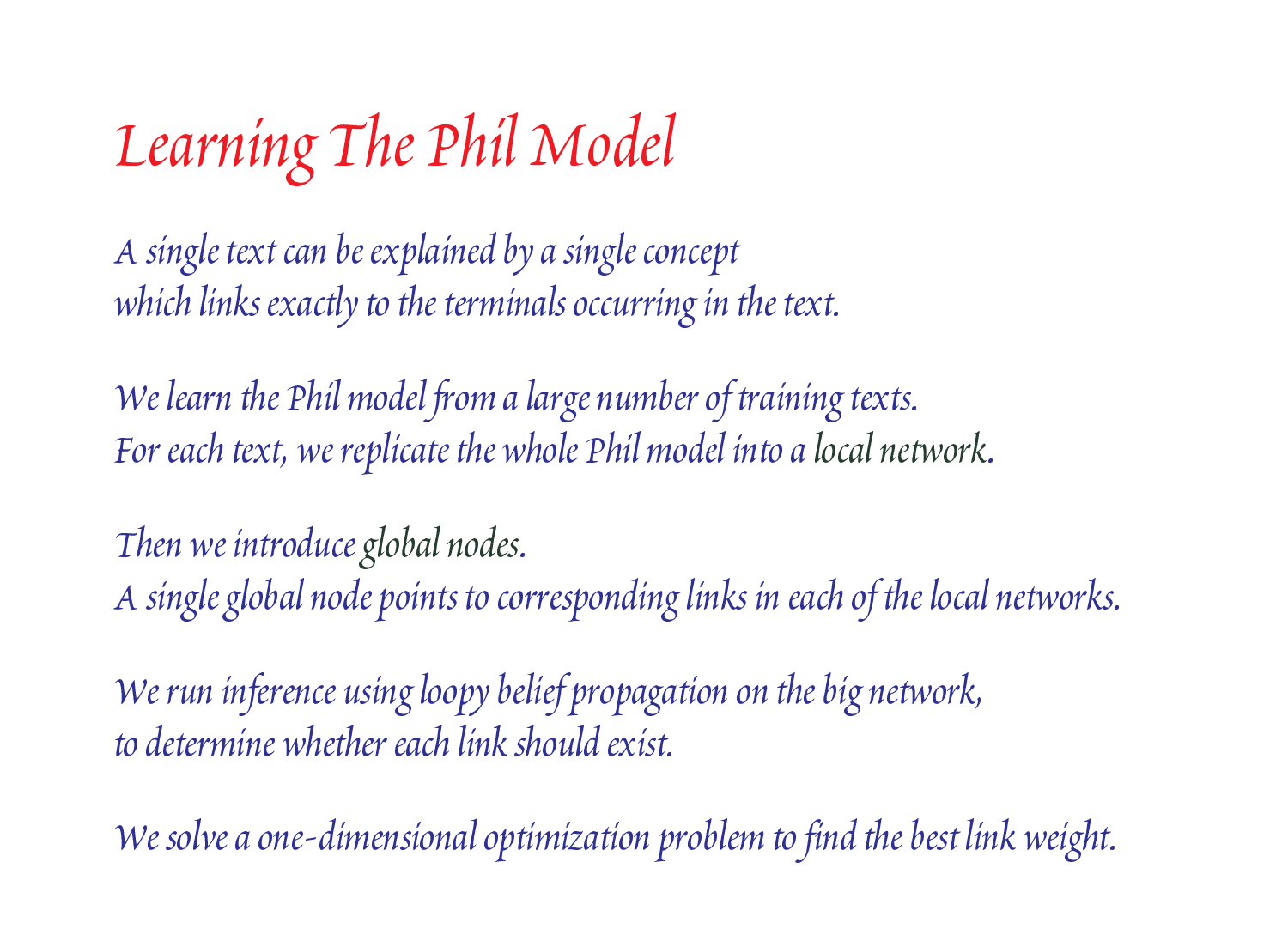## Example of an augmented Phil network

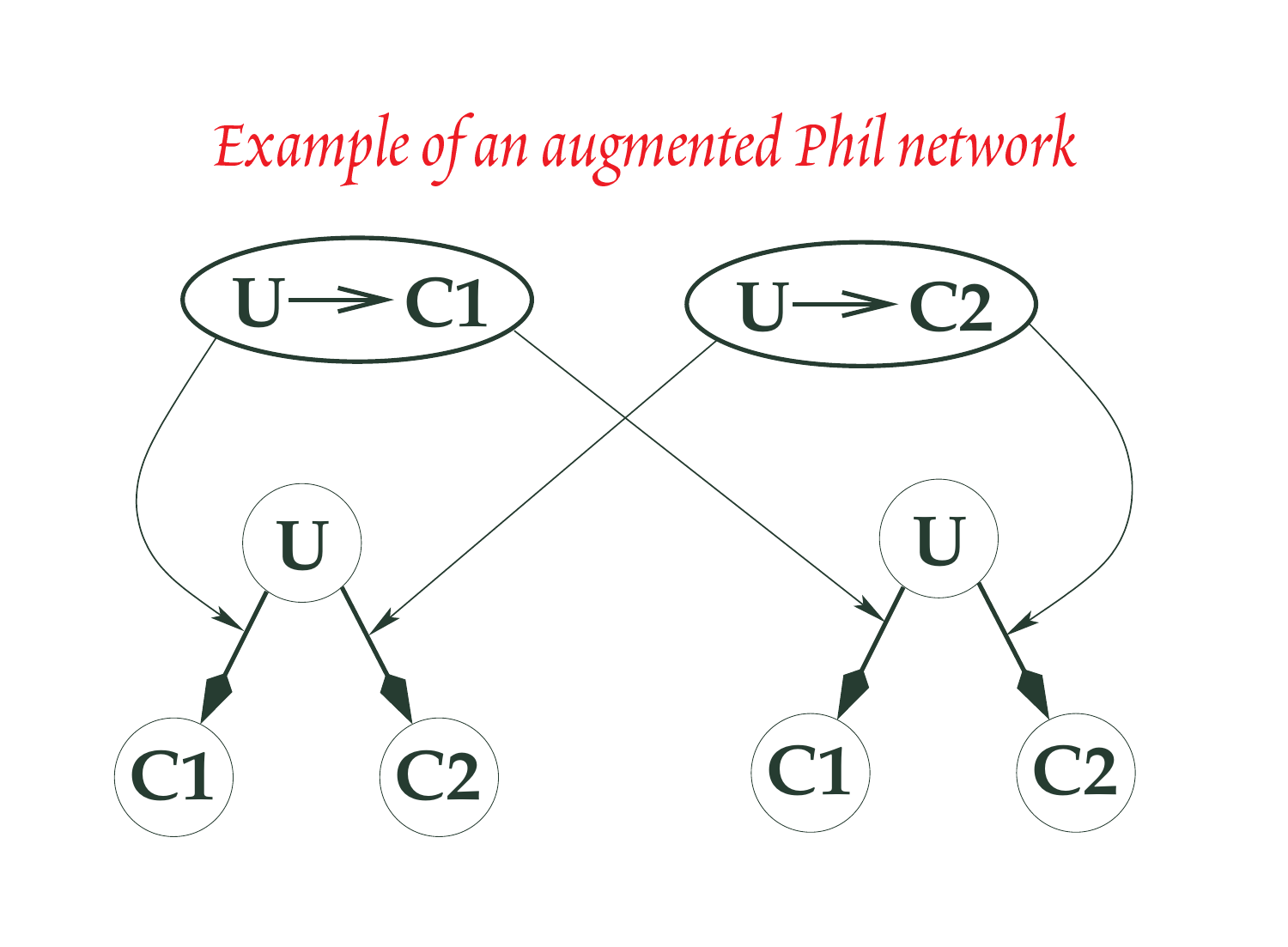### Non-compositional compounds

Look at how often a sequence of words occurs together versus how often its subsequences occur separately

Build a lexicon of non-compositional compounds:

Static compounding: Use dynamic programming to go through the text. Find the decomposition which maximizes the probability of the sequence of words seen so far. Then check whether the best decomposition including the next word uses that word separately, or to end a non-compositional compound

including some of the immediately preceding words.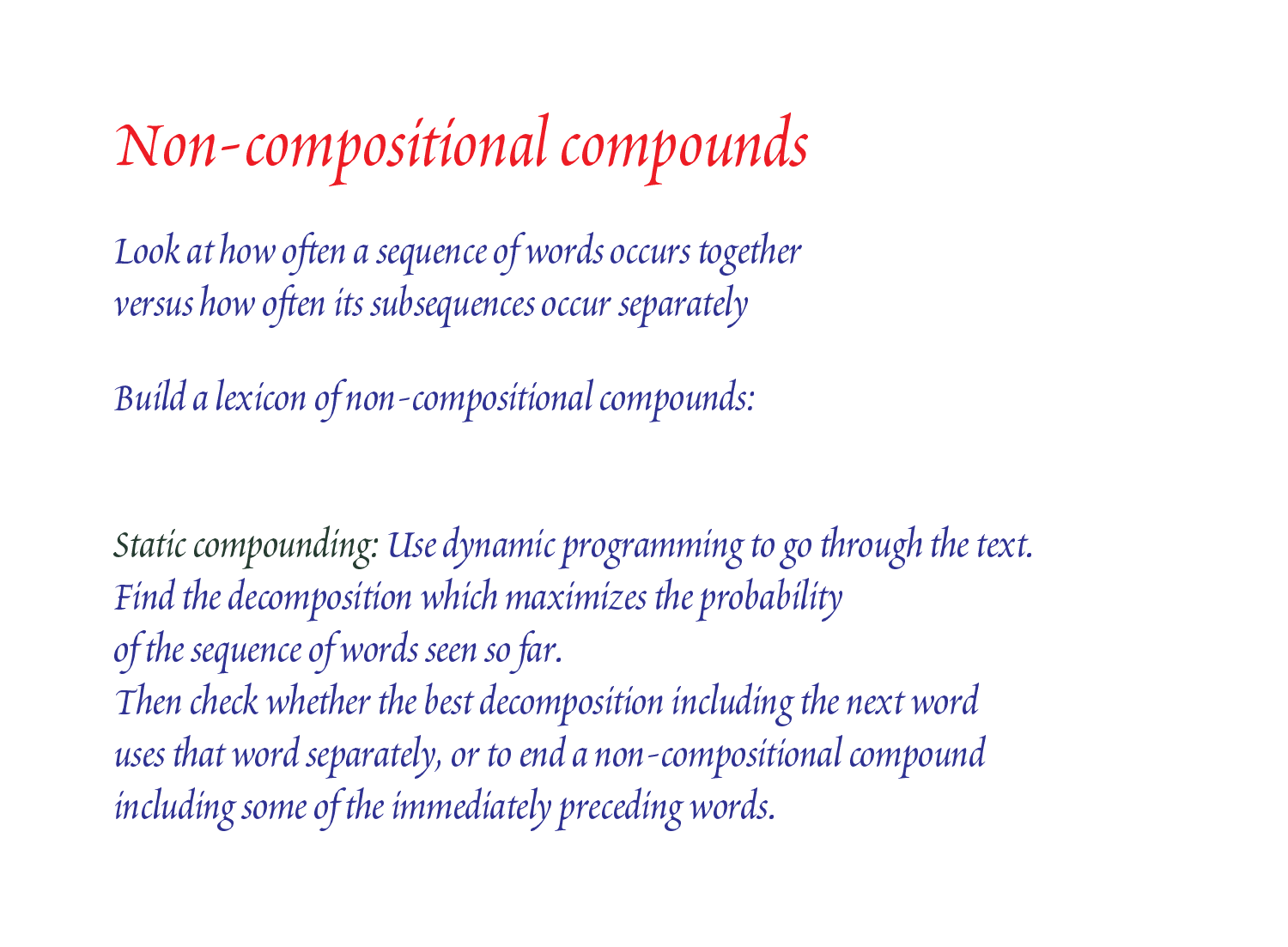Dynamic Compounding